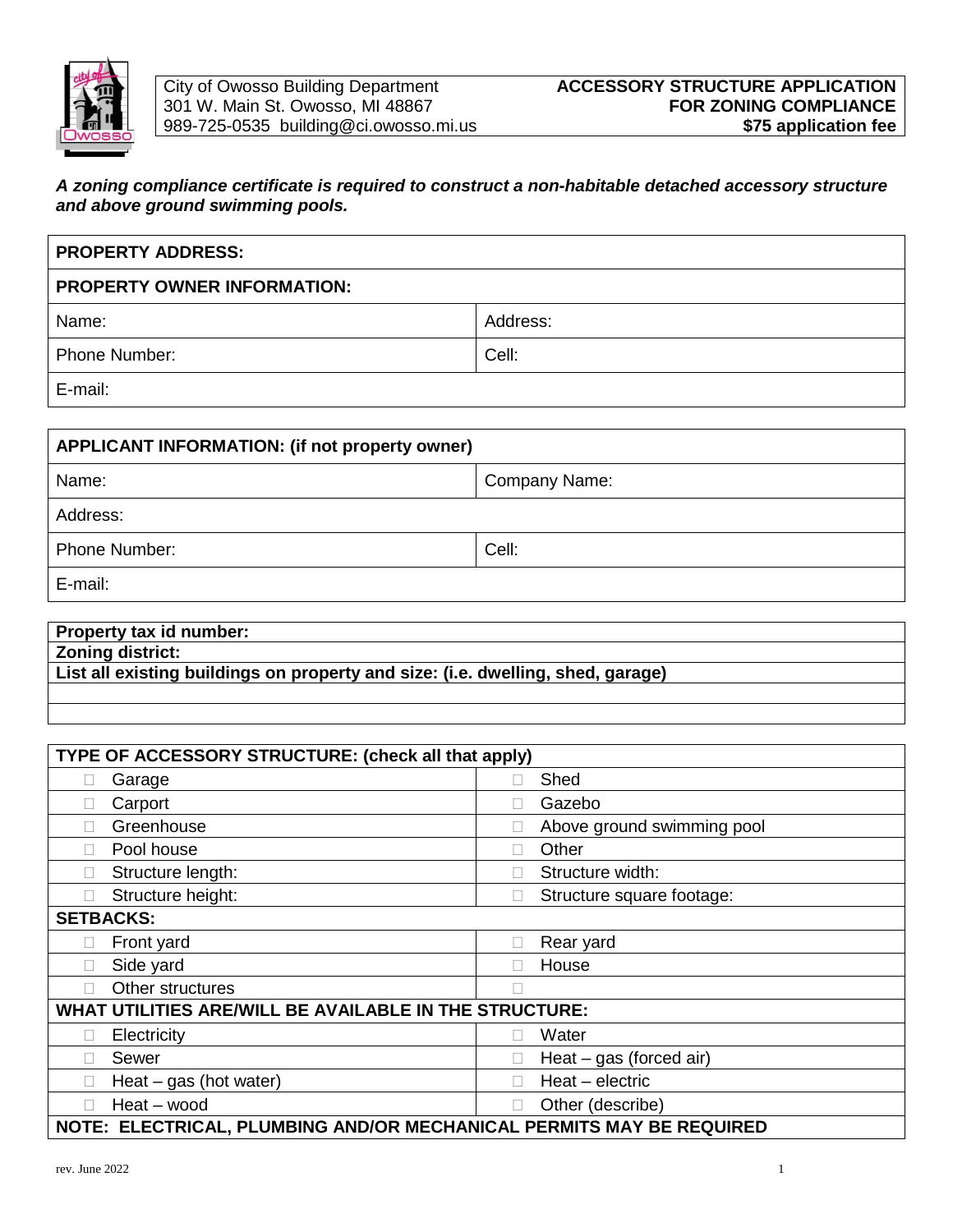If yes, details:

Remarks:

**OFFICE USE ONLY**

Existing legal non-conformities: YES NO

**I hereby certify that I have reviewed the plans for zoning compliance only, not for construction. Zoning Official signature: Date:**

**Applicant/Owner Signature: Date:**

| exceed the ground floor area of the main building                                                               |
|-----------------------------------------------------------------------------------------------------------------|
| 4. No detached accessory building shall be located closer than ten (10) feet to any main building nor shall it  |
| be located closer than three (3) feet to any side or rear lot line.                                             |
| In those instances where the rear lot line is coterminous with an alley right-of-way the accessory building     |
| shall not be closer than one (1) foot to such rear lot line. In no instance shall an accessory building be      |
| located within a dedicated easement right-of-way.                                                               |
| 5. No detached accessory building in R-1, R-2, RT-1, RM-1, RM-2, OS-1, B-1 and P-1 districts shall exceed       |
| one (1) story or fourteen (14) feet in height.                                                                  |
| Accessory buildings in all other districts may be constructed to equal the permitted maximum height of          |
| structures in said districts, subject to board of appeals review and approval if the building exceeds one (1)   |
| story or fourteen (14) feet in height.                                                                          |
| 6. When an accessory building is located on a corner lot, the side lot line of which is substantially a         |
| continuation of the front lot line of the lot to its rear, the building shall not project heyond the front vard |

- ot to its rear, the building shall not project beyond the front yard setback required on the lot in rear of such corner lot. In no instance shall an accessory building be located nearer than nineteen (19) feet to a street right-of-way line.
- 7. On residential lots of less than seventeen thousand five hundred (17,500) square feet, only two (2) accessory buildings shall be permitted. On residential lots seventeen thousand five hundred (17,500) square feet or greater, only three (3) accessory buildings shall be permitted. These limits shall not apply to wind energy systems, satellite dishes, or dog pens.
- 8. All recreational vehicles, boats, snowmobiles, jet skis and comparable devices along with the trailers for these items stored on individual lots shall respect the requirements of this section applicable to accessory buildings, except that side yard storage is permitted against the wall of a principal structure when these items are beneath a legal conforming carport structure or are setback at least three (3) feet from the property line and eleven (11) feet from a principal building of an adjoining parcel. Storage in a driveway is permitted when the stored item can be placed entirely behind the front wall of the principal structure.

## **City of Owosso Zoning Ordinance Sec. 38-379 – Accessory buildings:**

Accessory buildings, except as otherwise permitted in this chapter, shall be subject to the following regulations:

- 1. Where the accessory building is structurally attached to the main building, it shall be subject to, and must conform to, all regulations of this chapter applicable to main building
- 2. Accessory buildings shall not be located in any required yard, except a rear yard

3. An accessory building shall not occupy more than twenty-five (25) percent of a required rear yard, plus forty (40) percent of any nonrequired rear yard, provided that in no instance shall the accessory building(s)

exceed the ground floor area of the main building

|  | $\sim$ City of Owosso Zoning Ordinance Sec. 30-379 – Accessory buildings.                         |  |
|--|---------------------------------------------------------------------------------------------------|--|
|  | $\overline{a}$ accessory buildings, avecant as otherwise permitted in this epenter, shell be subj |  |

Zoning compliance application: APPROVED DENIED